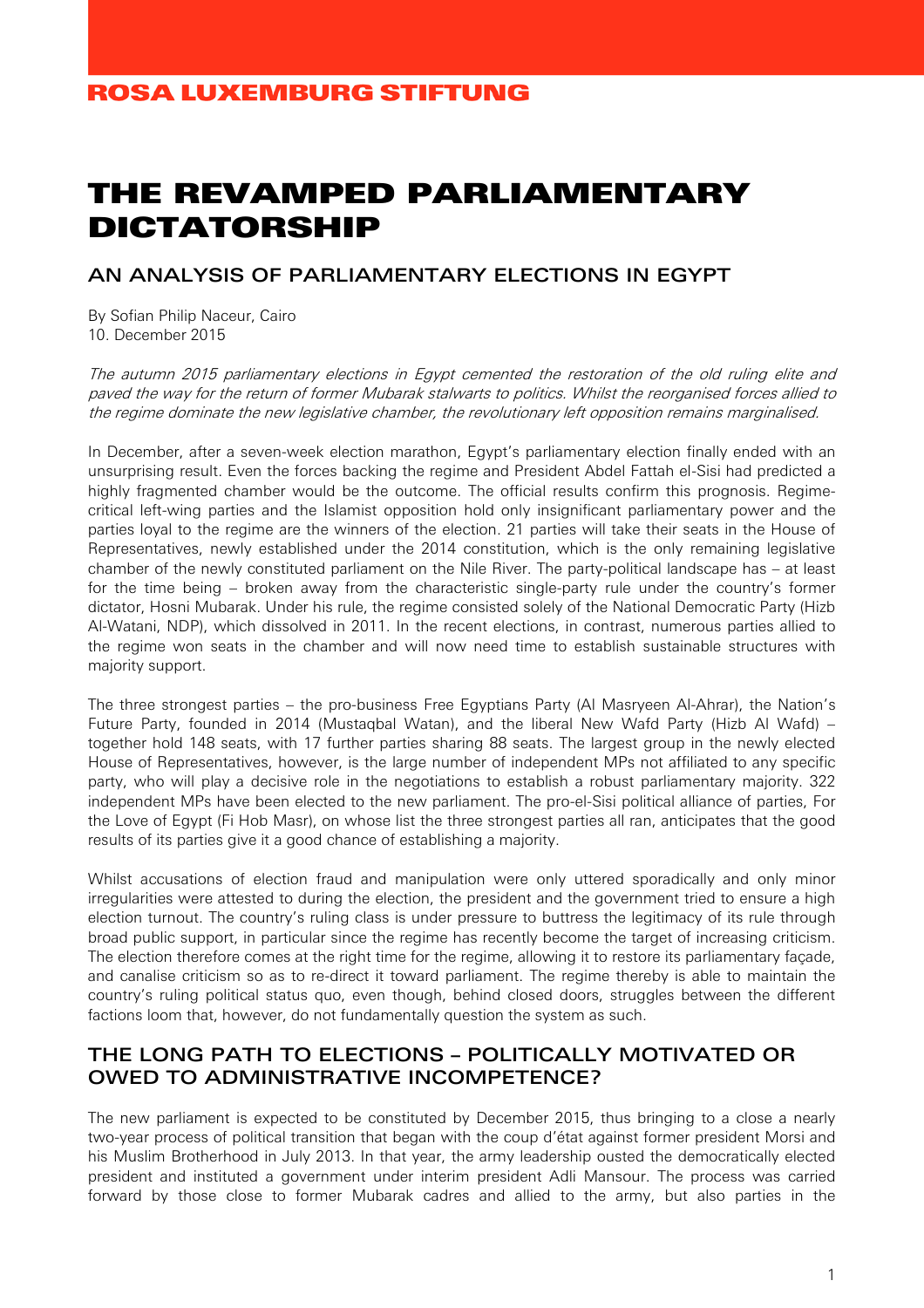revolutionary camp. It was, however, a short-lived alliance. The strategy of escalation pursued by the hawks in the interim regime to deal with the protests by Muslim Brotherhood supporters drove the Social Democratic Party, the Constitutional Party (Hizb Al-Dostour) and other socialist parties back into the regime-critical camp. They have been waiting ever since for an opportunity to reinstate the central demands of the 2011 revolution – bread, freedom, social justice and curbing the power of the armed forces – on the political agenda.

With the adoption of the new constitution in January 2014, the regime laid the basis for a political transition. After the presidential elections in May 2014, parliamentary elections were set to take place in early 2015, yet Egypt's constitutional judges made postponing the election scheduled for March and April inevitable. At the beginning of March, the constitutional court declared two pieces of electoral legislation unconstitutional. Since the fall of Mubarak in February 2011, procedural errors or legal intervention have led to the postponement of five out of eight scheduled elections. This time it was criticised that constituencies were drawn incorrectly and that the electoral law allows only candidates with exclusive Egyptian citizenship. Both laws were revised in accordance with the judges' demand, but the legislation procedure gave rise to conjecture. Interim president Mansour's signature was at the end of one of the two laws, and when he returned to his old post as the head of the constitutional court at the end of his term, he quickly declared a law unconstitutional that he himself had adopted. This gave rise to speculation as to whether the delay of the election had possibly been politically motivated, and may have played into el-Sisi's hands. El-Sisi pushed for constitutional reforms and spoke critically about the competencies of the parliament, which has the power to withdraw confidence from the president and force him to step down, a power diametrically opposed to Egypt's presidential system<sup>[1](#page-1-0)</sup>. El-Sisi's distrust of the new legislative went so far that he even considered unifying electoral lists.

Meanwhile, el-Sisi has been making full use of his legislative competences, as have all presidents since the dissolution of the elected parliament in June 2012 – Morsi, Mansour and el-Sisi – who have all ruled with legislative competences and therefore basically single-handedly. Since el-Sisi took office, he has signed over 300 laws, revisions of laws and decrees and presented them to parliament as faits accomplis. An article in electoral legislation gives the chamber only 15 days to revise or confirm any laws passed by el-Sisi. Egypt's regime-critical opposition is outraged, but parties close to the regime seem to be willing to quickly wave through the controversial laws.<sup>[2](#page-1-1)</sup>

#### EGYPT'S CONTESTED ELECTORAL LEGISLATION

Beyond such political factors, the electoral law in itself drew criticism. Not only does the complicated electoral system mean a seven-week-long, two-step election process, each with a first round followed by a run-off ballot, it also gives preference to financially strong parties and candidates. Election expenses were down 50 per cent compared with 2011; however, money continued to be important for a successful campaign. This applies as much to the 448 seats elected directly, as to the 120 voted on through lists. The party lists are there to fulfil the stipulated quota for Christians, women and the physically disabled, yet the whole country is divided into only four electoral constituencies, putting financially strong parties and party alliances at a greater advantage.

The success of 116 businesspersons and financially strong parties such as the Free Egyptians Party in the elections therefore should come as no surprise. They did exceptionally well and entered parliament with their well-filled electoral coffers. Whereas, according to the social democrat foreign secretary Hussein Gohar, the Social Democratic Party spent merely four million Egyptian pounds (about 470,000 euros) for the entire campaign, Free Egyptian Party candidates each received six or seven digit sums in the local currency. Although the electoral law caps election expenses both for individual candidates and lists, the electoral commission charged with organising and supervising the election chose either not to react or to react only insufficiently to complaints when parties were accused of breaching these guidelines.

<span id="page-1-0"></span><sup>1</sup> Article 161 of the 2014 constitution states that the House of Representatives can withdraw confidence from the President and hold early elections. Such a step requires approval by two thirds of the members of parliament and must be confirmed in a subsequent referendum by the population. Further details can be found under Mada Masr and Ahram online.

<span id="page-1-1"></span><sup>&</sup>lt;sup>2</sup> As Sameh Seif el-Yazal, head of Fi Hob Masr, states: 'I see this as impossible, 15 days and 300 laws. In my view, we should approve these laws and debate them afterwards'. Free Egyptians spokesperson Shehab Wagih, too, emphasised that he expected parliament to rapidly adopt the contested laws. Otherwise, the country would face a political vacuum.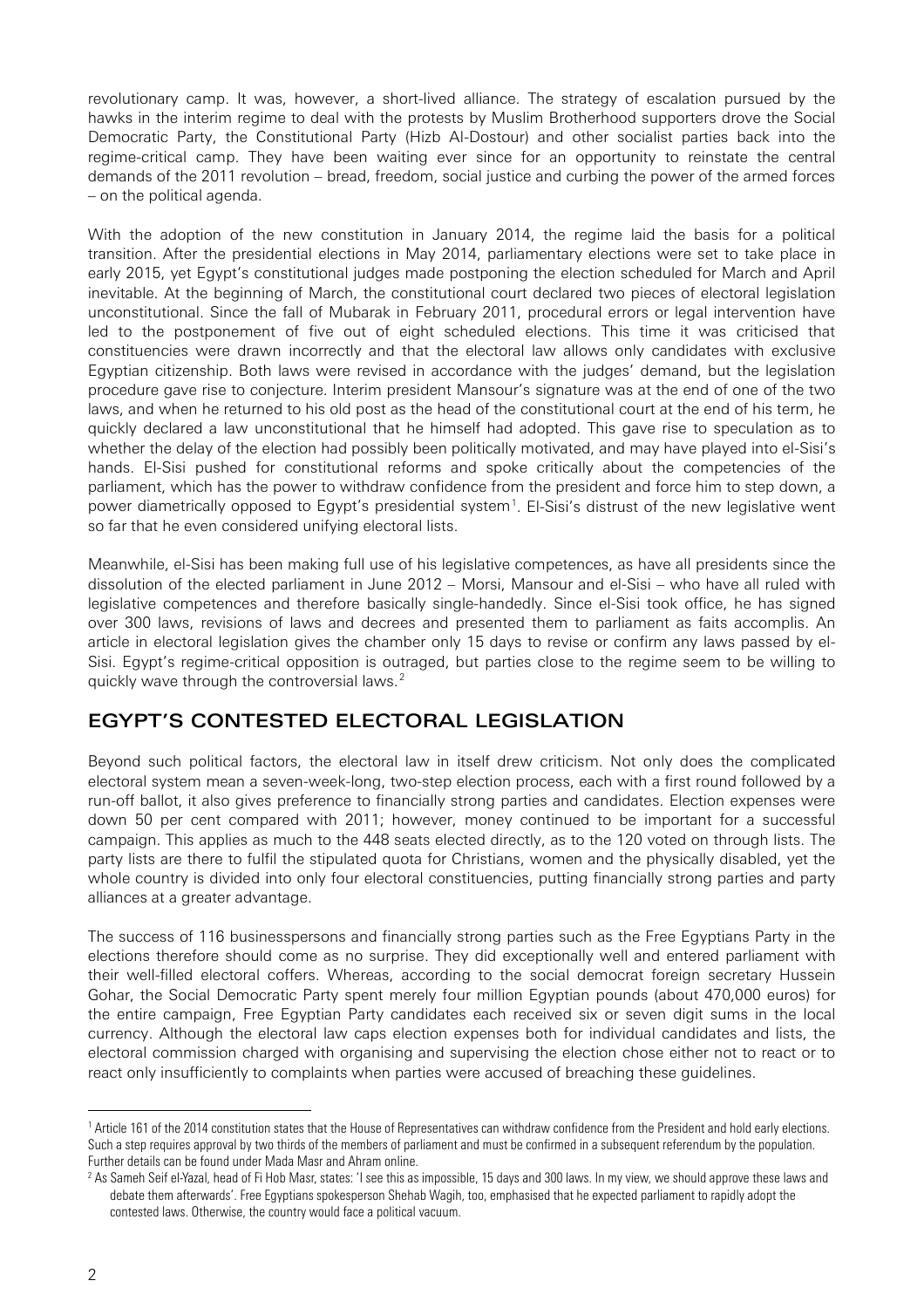The electoral system ensured that the new parliament came under urban-corporate and rural-feudalcapitalist-elite control, the vice president of the Socialist Popular Alliance, Medhat Zahed, commented. The electoral system's majority principle grants financially strong cadres an advantage. The system is a mix of direct and list candidates; however, a majority voting system governs both the 448 direct mandates to parliament, as well as the 120 elected through lists. When a party wins 50 per cent of the ballot in one of the four electoral constituencies, it wins all seats in that constituency. Consequently, parties had to campaign in a geographically broad area, which means that a fair election campaign could only take place between financially strong candidates. It is therefore not surprising that parties ran nearly exclusively on electoral lists or as part of alliances rather than standing on their own. Unsurprisingly, therefore, Fi Hob Masr won in all four constituencies in the first round and took the 120 list mandates.

### FEW COMPLAINTS ABOUT FRAUD AND MANIPULATION

As during the 2011 parliamentary elections and 2014 presidential elections, there were very few complaints about election fraud and manipulation. Most of these related to illegal campaigning during the election and the widespread buying of votes, the late opening of polling stations and hindrance of the press. Nevertheless, the African Union and League of Arab states election observation mission certified the election as fair. The National Elections Commission authorized 87 organisations to observe the election. The courts, meanwhile, rebuffed complaints against the official election results. Necessary repetitions of individual parts of the election due to administrative errors in the election process took place without incident, but turnout suffered strongly.

Turnout was generally low and at 28 per cent does not grant parliament broad legitimacy.<sup>[3](#page-2-0)</sup> In Upper Egypt, the polarised political situation and conflicts mobilised a greater number of voters, yet in the cities interest in the elections remained low. Not surprisingly, therefore, the government attempted to increase election participation. El-Sisi called on the population to vote, with public employees given a half-day off and voters threatened with a 500-pound fine (roughly 58 euros) if they chose to abstain. However, even if a systematic manipulation of election results did not take place, the election was nonetheless neither free nor fair, as the country is witnessing the restoration of a political environment that ensures that a high degree of political influence in the run-up to elections ends up producing the desired results.

## TOOTHLESS BOYCOTT CAMPAIGNS

Boycott campaigns also targeted this parliamentary election. Islamist parties in particular, such as Al-Wasat, Strong Egypt and the Muslim Brotherhood, called on people to boycott the elections, because their political arm, the Freedom and Justice Party, had been barred. The only conservative force to run was the ultra-conservative and Salafist Party of the Light (Hizb Al-Nour), which suffered a bitter defeat at the ballot box. Al-Nour had started out optimistically with 160 direct candidates and hoped to repeat its 2011 parliamentary elections surprise success, when it became the second-strongest party. However, the party was unable to mobilise voter support, winning only 11 parliament seats. With defeat already looming after the first round of elections, calls in the party became louder to pull out of the election. Notwithstanding, the party took part in the second round. This was important for the regime, as it made it possible to maintain the façade of an inclusive political process. Al-Nour continues to play the role of a fig leaf and hopes to succeed the Muslim Brotherhood as Egypt's systemically relevant Islamist force.

The left-wing liberal camp, too, issued calls to boycott the elections, but these calls were not as vocal or decisive. In September the co-founder of the Constitution Party (Hizb Al-Dostour), Mohamed el-Baradei, called for a boycott of the elections, even though his party remained divided over the issue right up to the last minute. As late as the summer, the four wings within the party were still trying to decide whether to nominate candidates or boycott the election. Internal struggles between the different wings led the head of the party, Hala Shukrallah, to step down. The party's popular spokesperson Khaled Dawoud also stepped down. Although great hopes were attached to this left-wing liberal party when it was founded in 2011, internal divisions threaten to tear it apart, according to a party member who prefers to remain unnamed. Due to its potential to mobilise young people, the regime saw the party as a danger and therefore sought

<span id="page-2-0"></span><sup>&</sup>lt;sup>3</sup> The first round of the 2011 elections saw a 62 per cent voter turnout.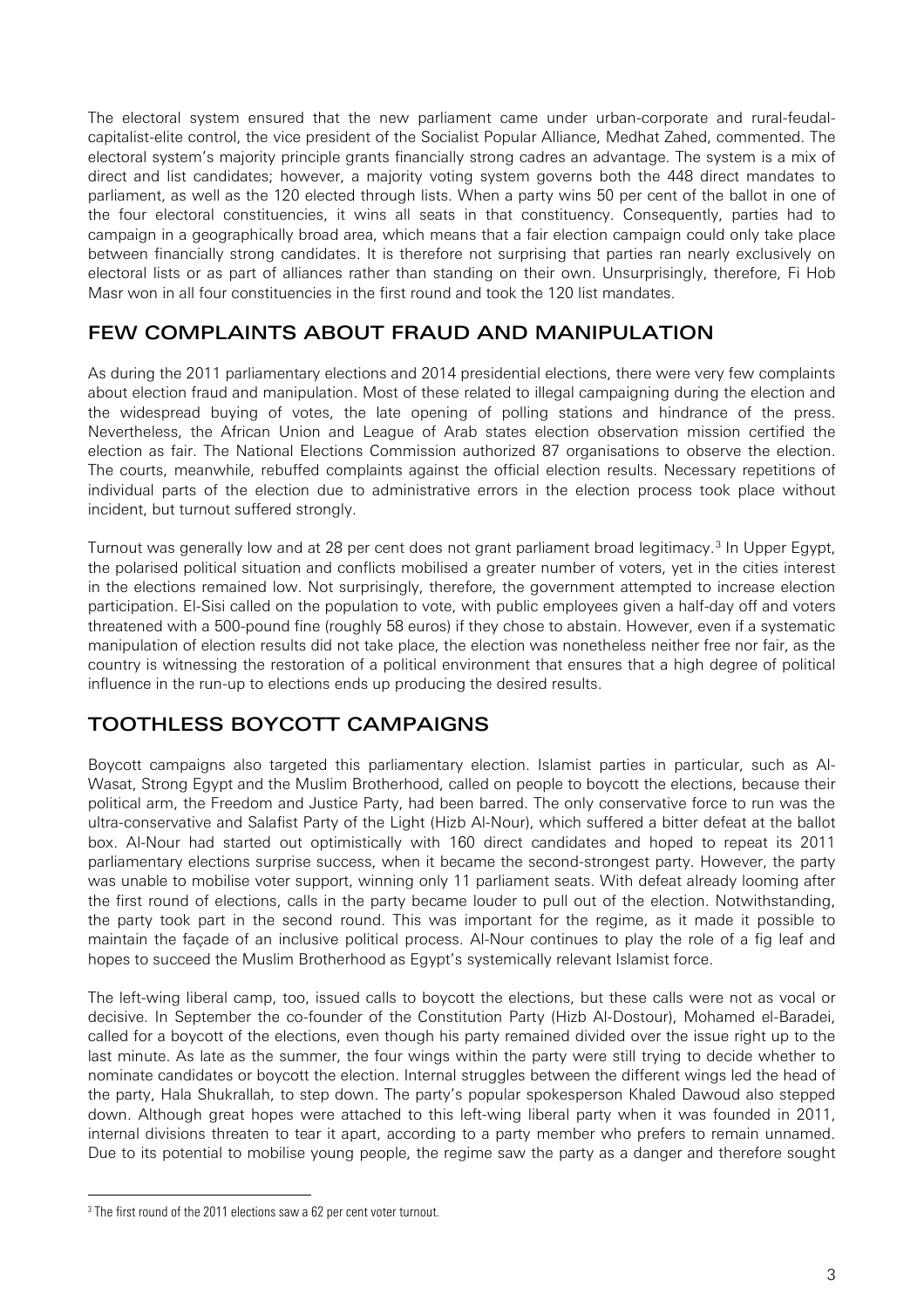to undermine it. The social democrats, meanwhile, called on the core Al-Dostour members to join their party. After all, their political goals are similar and both parties had cooperated on several occasions in the past.

A volley of calls to boycott the elections also came from the non-parliamentary opposition. Whilst the Trotskyist Revolutionary Socialists decided to ignore the boycott call, disinterest or even sarcasm characterised the approach of numerous non-parliamentary groups to the elections. A very creative campaign to boycott the elections attracted a lot of attention, and involved putting the spotlights on the martyrs of the revolution and the imprisoned dissidents Alaa Abdel Fattah, Mahinour Al-Massry and others. The group behind the campaign created fictitious election lists featuring the names of political prisoners and activists killed in the protests. The Social Democratic Party and the Popular Alliance nonetheless upheld their decision to take part in the elections, alleging that it was important to use every opportunity to promote their programmes, as the Popular Alliances vice, Zahed, emphasised: 'The political arena is closed, a boycott is therefore useless. This regime is not going to collapse any time soon, so we should not harbour illusions that lead us to isolate ourselves. Instead, we need to use every opportunity to be in contact with the people.'

### REORGANISATION OF THE DISSOLVED NDP – THE FRAGMENTATION OF REGIME FORCES

Nothing therefore stood in the way of an undisputed victory by the political forces allied to the regime. However, the structure of this camp has changed and will require time to reorganise. The parties comprising the Fi Hob Misr election list came out as the strongest force. Not only did the alliance win all 120 list-based seats, it also won a significant number of direct seats. Alongside the three first-ranking parties – the Free Egyptians with 65 seats (57 direct and 8 list-based seats), $4$  the Nation's Future Party with 50 seats (42 direct and 8 list-based seats) and the Al-Wafd Party with 33 seats (25 direct and 8 list-based seats) $5$  – seven further political parties won seats in the parliament on the ticket of the politically broad alliance allied to el-Sisi.<sup>[6](#page-3-2)</sup> List leaders were so sure of victory even before the elections that they threw the left-wing socialist Tagammu Party, which supported the regime, off the list shortly before the election. Tagammu had put up 25 direct candidates, but ended up winning only one seat in the new parliament.

Forces critical of el-Sisi surrounding former Prime Minister Ahmed Shafiq also did not go home emptyhanded and won seats in the parliament. Nonetheless, the nationalist conservative parties on the Egypt list (Misr) did less well than expected. The National Movement Party (Al-Haraka Al-Wataniya) won four seats and the My Homeland Egypt Party (Misr Balady) three. The role independent MPs will play remains unclear, because so far many have not yet decided which block they will side with and whether they will be allied to a party or to the corporate elite. Steel magnate and Mubarak ally Ahmed Ezz, a former NDP MP, lost a long legal battle and the court barred him from representing himself; however, he seems to have sponsored a number of independent candidates and will therefore probably have a say in the new parliament – albeit from behind the scenes.

Meanwhile, the chamber is dominated by well-funded business people, who are thus able to directly pursue the political projects they deem important. A reform of taxation is surely not far down the road. A return of former NDP officials to parliament was expected and the list of former NDP officials and Mubarak followers is long. Next to the head of the alliance and former secret services officer, Sameh Seif Al-Yazal, the former information minister Osama Heikal, export minister Taher Abu Zeid and the journalist and former parliamentarian Mustafa Bakry, who is close to el-Sisi, are all in the House of Representatives. The chair of Cairo's football club Zamalek SC, Mortada Mansour, was also elected, as was his son Ahmed Mortada. Both are considered to be fervent admirers of el-Sisi. Former NDP cadres can thank the courts for

<span id="page-3-0"></span><sup>&</sup>lt;sup>4</sup> Free Egyptians are among the absolute winners of the parliamentary elections, but in 2011 they won only 15 seats. Whereas publicly the party emphasises that its primary goal is the struggle against poverty and that its most important sponsor, the billionaire Naguib Sawiris, does not have more influence on party decisions than any other member, the party is fundamentally neoliberal and pro-business. Numerous Mubarak stalwarts have joined the party.

<span id="page-3-1"></span><sup>&</sup>lt;sup>5</sup> The party was founded in 2014 by the 24-year-old long-time president of the Egyptian student union, Mohamed Badran, and is already viewed as a potential NDP successor as the party of the regime. The party receives business support, yet, as Ahram Online reports, little is known about the origin of the party's financial means.

<span id="page-3-2"></span><sup>6</sup> The Conference Party wins 12 seats, the Conservative Party 6 and the Reform and Development Party 3.